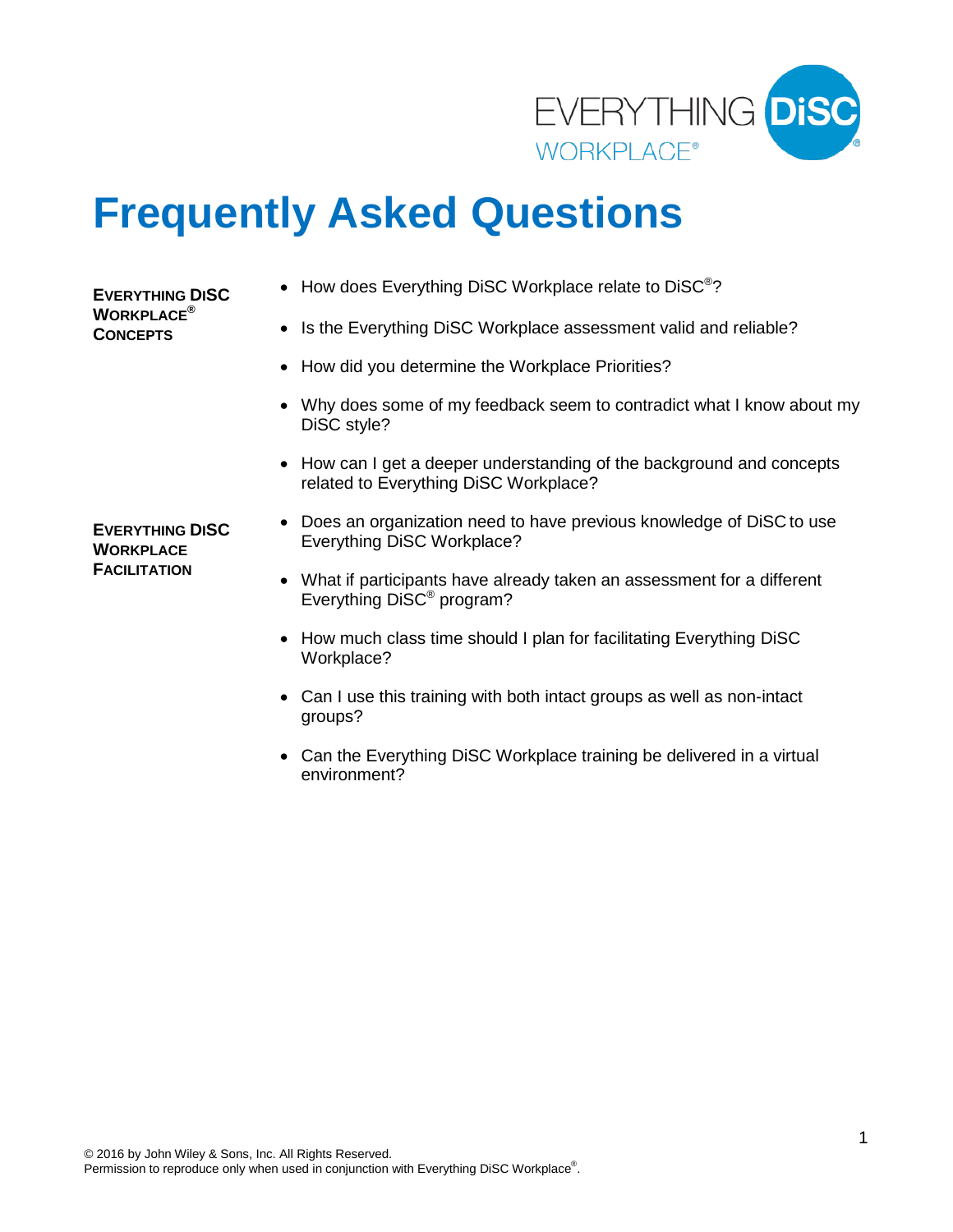

# **Everything DiSC Workplace® Concepts**

## **How does Everything DiSC Workplace relate to DiSC®?**

Everything DiSC® profiles traditionally provide narrative feedback with a particular area of focus such as leading a team, selling to clients, or managing and motivating employees. Due to the complexity of building and maintaining healthy workplace relationships, the focus of feedback with Everything DiSC Workplace is well-rounded and provides you with specific information about understanding your own behavioral priorities when communicating with others as well as recognizing and adapting to the needs of your coworkers. By staying aligned with our cornerstone principle that all DiSC<sup>®</sup> styles are equally valuable, Everything DiSC Workplace helps you understand that each of your colleagues have their own behavioral and communication preferences. You'll learn why your coworkers say and do the things they do, and use that knowledge to build more effective working relationships.

## **Is the Everything DiSC Workplace assessment valid and reliable?**

Yes. In fact, we only publish Everything DiSC products that have surpassed our strict testing standards and have been proven effective through our iterative design process. Everything DiSCWorkplace is one of a number of assessments within the Everything DiSC family of products. This assessment builds on over 40 years of DiSC research and knowledge. Specific information related to validity and reliability is available in the Everything DiSC Research Report and the *Everything DiSC Research Manual* (in English).

## **How did you determine the Workplace Priorities?**

First, we used the existing DiSC model research to derive the workplace priorities of employees with different DiSC styles. We then collected data to evaluate our hypotheses and from this research developed a model for the Everything DiSC Workplace priorities. Finally, employees were asked to rate how important they felt various priorities were in a work environment. Results showed strong support for the Everything DiSC Workplace model. This model accurately reflects real-life work environments that are useful for understanding various approaches to building effective relationships. More information is available in the Everything DiSC Research Report and the *Everything DiSC Research Manual* (in English).

#### **Why does some of my feedback seem to contradict what I know about my DiSC style?**

There may be times when a person's report and narrative feedback do not seem consistent with characteristics typical of their DiSC style. For instance, we know that two people with the D style are not identical. This is because the D style is multidimensional and, therefore, contains correlated but separate elements such as forcefulness, directness, and tough-mindedness. There are times when an individual may demonstrate only two out of three of these characteristics and still be classified as a D style. Unexpected behaviors or priorities outside of the typical characteristics of a DiSC style help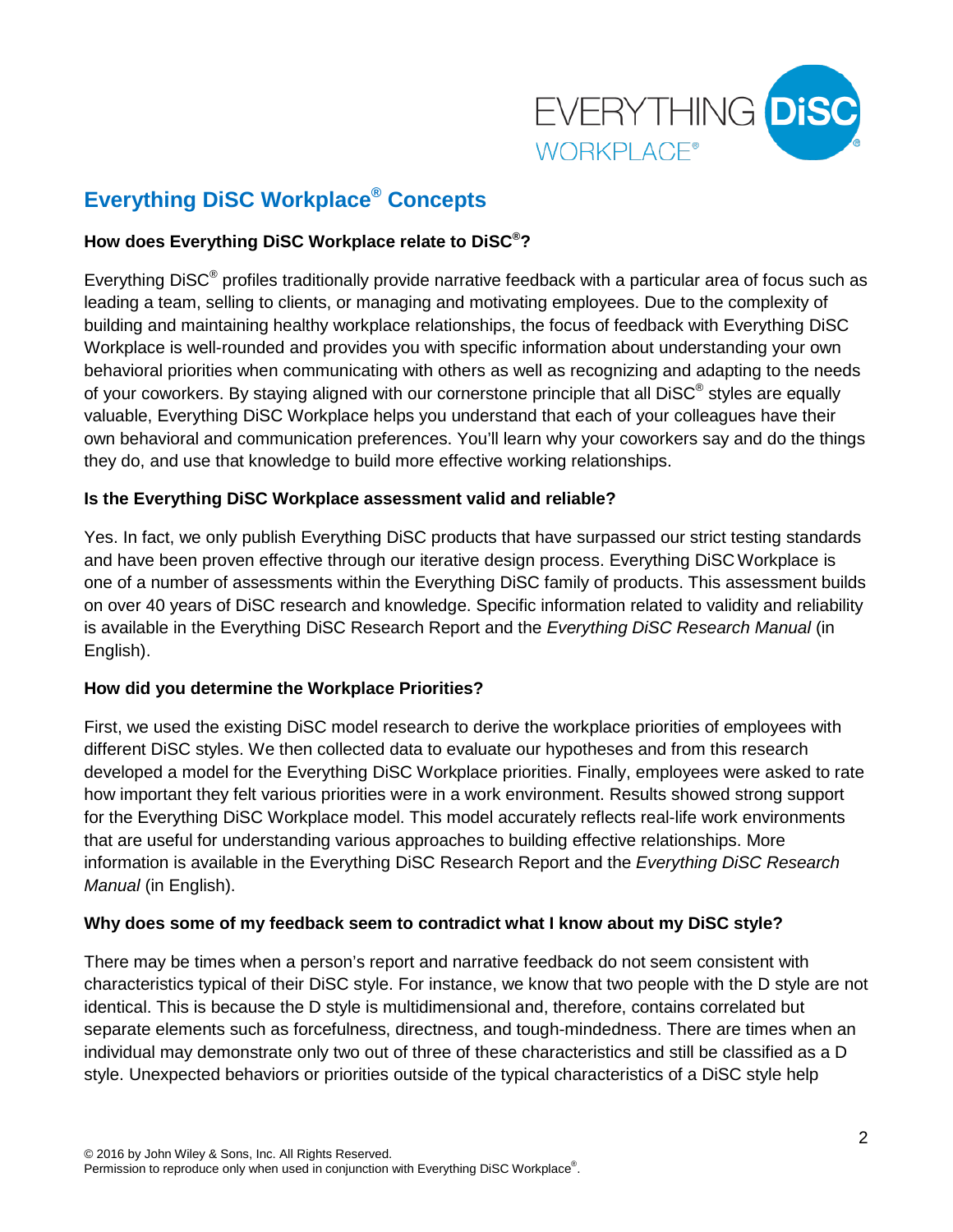

reflect the depth of a person's individual personality. The Everything DiSC<sup>®</sup> Supplement for Facilitators can help you identify these unexpected behaviors and is available for any Everything DiSC profile.

# **How can I get a deeper understanding of the background and concepts related to Everything DiSC Workplace®?**

For resources such as research reports and coaching tips and tools, refer to the Everything DiSC Workplace® Help and Resources links in the Support Materials folder on the USB drive of the Everything DiSC Workplace® Facilitation Kit. In addition, you may find detailed information in the *Everything DiSC® Research Manual* (in English). Our new, first-in-class learning platform, MyEverythingDiSC, also offers many opportunities to learn more about research and theory of the Everything DiSC model. Here you'll find ways to continue to use and learn from DiSC® on a daily basis. Ask your Authorized Partner or account manager for more information on how to access MyEverythingDiSC.

# **Everything DiSC Workplace Facilitation**

## **Does an organization need to have previous knowledge of DiSC to use Everything DiSC Workplace?**

No. An overview of DiSC as well as a narrative specific to a participant's DiSC style is provided in the early pages of the Everything DiSC Workplace® Profile. These pages give a sufficient foundation for understanding how an individual's natural tendencies influence their behavioral priorities. The Everything DiSC Workplace Facilitation Kit also covers the foundational elements of the DiSC model so that participants will have the grounding they need to understand the more advanced topics covered in the Everything DiSC Workplace Profile.

## **What if participants have already taken an assessment for a different Everything DiSC program?**

If a participant has already taken an Everything DiSC assessment, you can use the foundational DiSC scores to create a Workplace report for the same person. To create a report, locate the participant's existing Everything DiSC record in EPIC and follow the prompts to create an additional report from that data. Because Workplace has specific items and behavioral priorities associated with it, participants will still have to answer certain items to receive their Workplace Profile. See EPIC Help and Tutorials for more information.

#### **How much class time should I plan for facilitating Everything DiSC Workplace?**

The Everything DiSC Workplace facilitation consists of three, 90-minute modules, plus optional peoplereading and Comparison Report activities. Delivery time depends on group size as well as group and partner discussions. It is possible to effectively deliver all three modules in a single day's session. However, group size and discussion needs will vary and, therefore, consideration should be given to